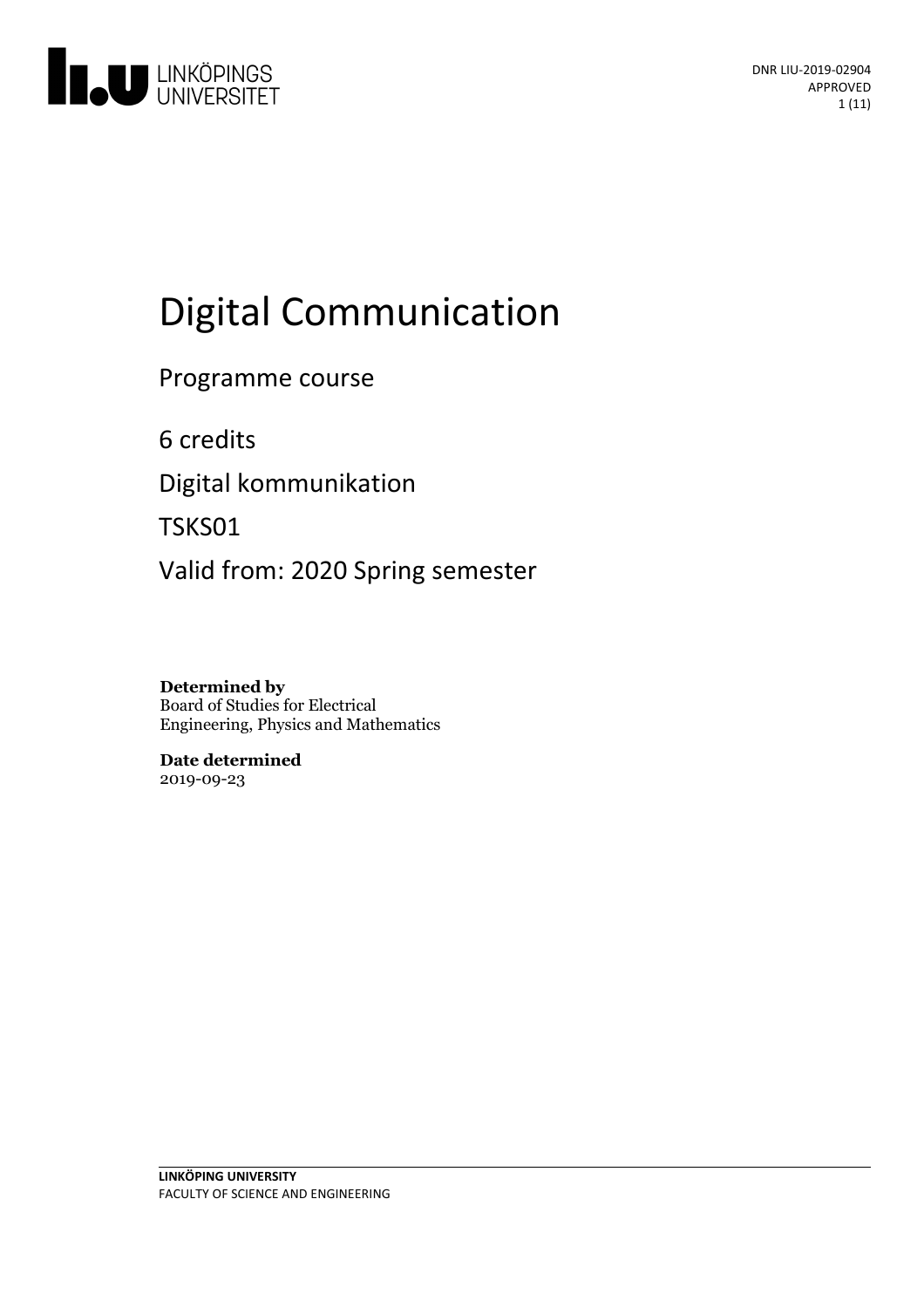## Main field of study

Electrical Engineering

Course level

Second cycle

### Advancement level

A1X

### Course offered for

- Master's Programme in Communication Systems
- Master's Programme in Electronics Engineering
- Bachelor of Science in Engineering Electronics
- Computer Science and Engineering, M Sc in Engineering
- Industrial Engineering and Management International, M Sc in Engineering
- Industrial Engineering and Management, M Sc in Engineering
- Information Technology, M Sc in Engineering
- Applied Physics and Electrical Engineering International, M Sc in Engineering
- Applied Physics and Electrical Engineering, M Sc in Engineering

### Entry requirements

Note: Admission requirements for non-programme students usually also include admission requirements for the programme and threshold requirements for progression within the programme, or corresponding.

**Prerequisites**<br>From Calculus: Foremost integrals.

From Linear Algebra: Everything related to linear spaces.<br>From Probability Theory: Computations with stochastic variables.<br>From Signals and Systems / Linear Systems: Fourier transforms, convolution, LTI systems. From either "Signals, Information and Communication" or "Signals, information

and images": pulse-amplitude modulation, white noise, baseband representation of narrowband signals, channel capacity.

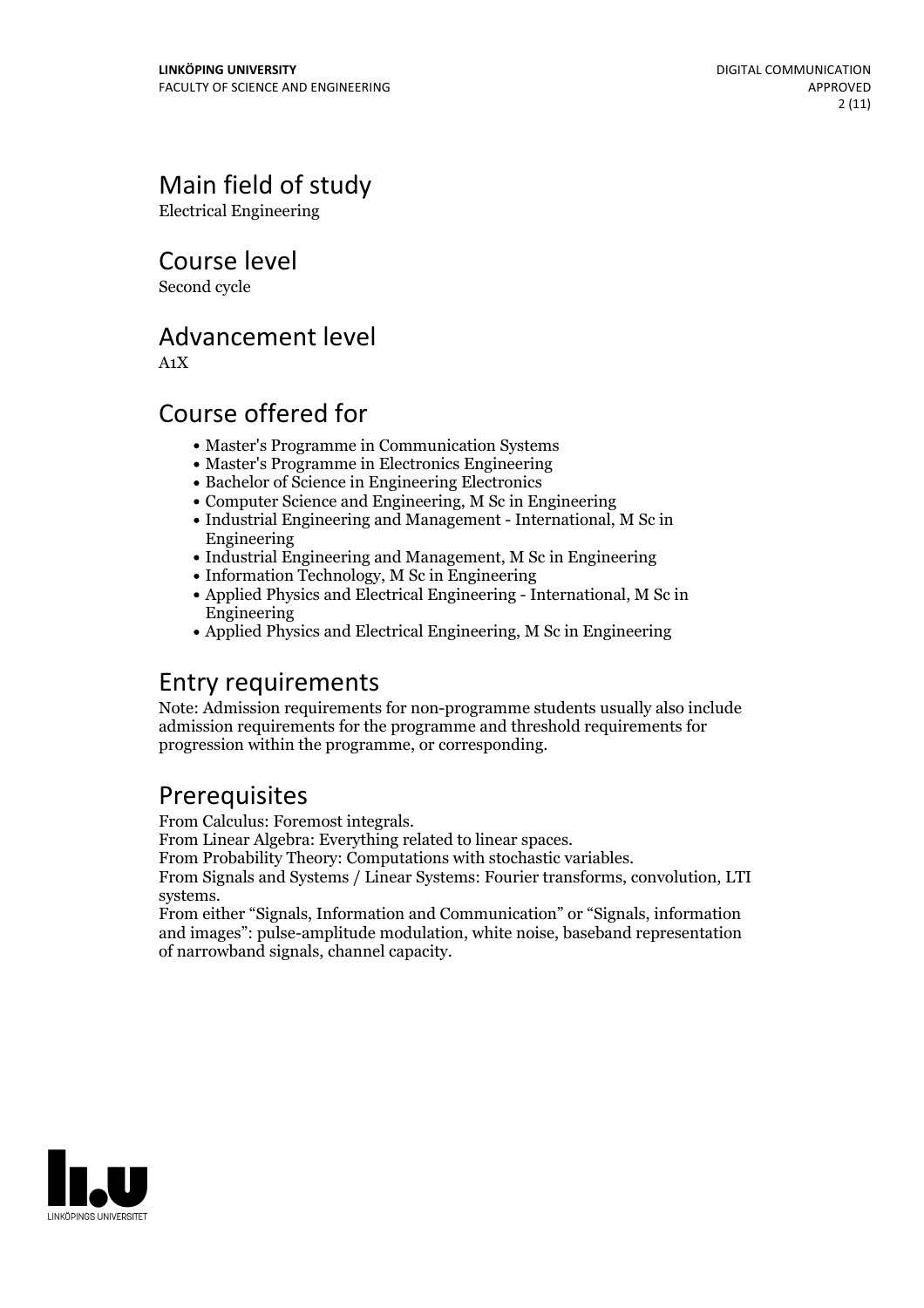### Intended learning outcomes

After passing the course, the student should

- be able to reliably perform standard calculations regarding digital modulation and binary codes for error control coding
- be able to, with some precision, analyze and compare various choices of digital modulation methods and coding methods in terms of error probabilities, minimum distances, throughput, and related concepts
- be able, to some extent, to perform calculations for solutions to practical engineering problems that arise in communication
- be able, to some extent, with experimental purpose design and evaluate communication systems of the kinds treated in the course

### Course content

- Baseband and passband communication: Pulse functions that satisfy the Nyquist criterion, typical orthogonal basis functions, single-carrier and multi-carrier signals (e.g., OFDM), relationship between bandwidth and
- symbol time.<br>• Channels: Delay spread, dispersive and non-dispersive channels, and their
- relation to inter-symbol interference.<br>• Digital modulation in AWGN channels: ML detection of symbols, coherent and non-coherent detection. Exact error probabilities and common bounds, soft decisions. Common signal constellations (e.g., FSK, PSK, ASK, QAM).<br>• Digital modulation in dispersive channels: ML detection of symbol
- 
- sequences, complexity considerations, Viterbi algorithm.<br>• Codes for error control: Binary linear codes, binary field, generator and parity check matrices, weights and distances. Error detection and error correction capabilities. Example of binary codes (e.g., repetition codes, parity check codes, Hamming codes, product codes). Bounds and asymptotic behaviors. Encoding and decoding of convolutional and CRC codes. Implementation aspects: Synchronization, link adaptation in packet
- transmission.

### Teaching and working methods

Teaching is given aslectures, tutorials and laboratory exercises. The course runs over the entire autumn semester.

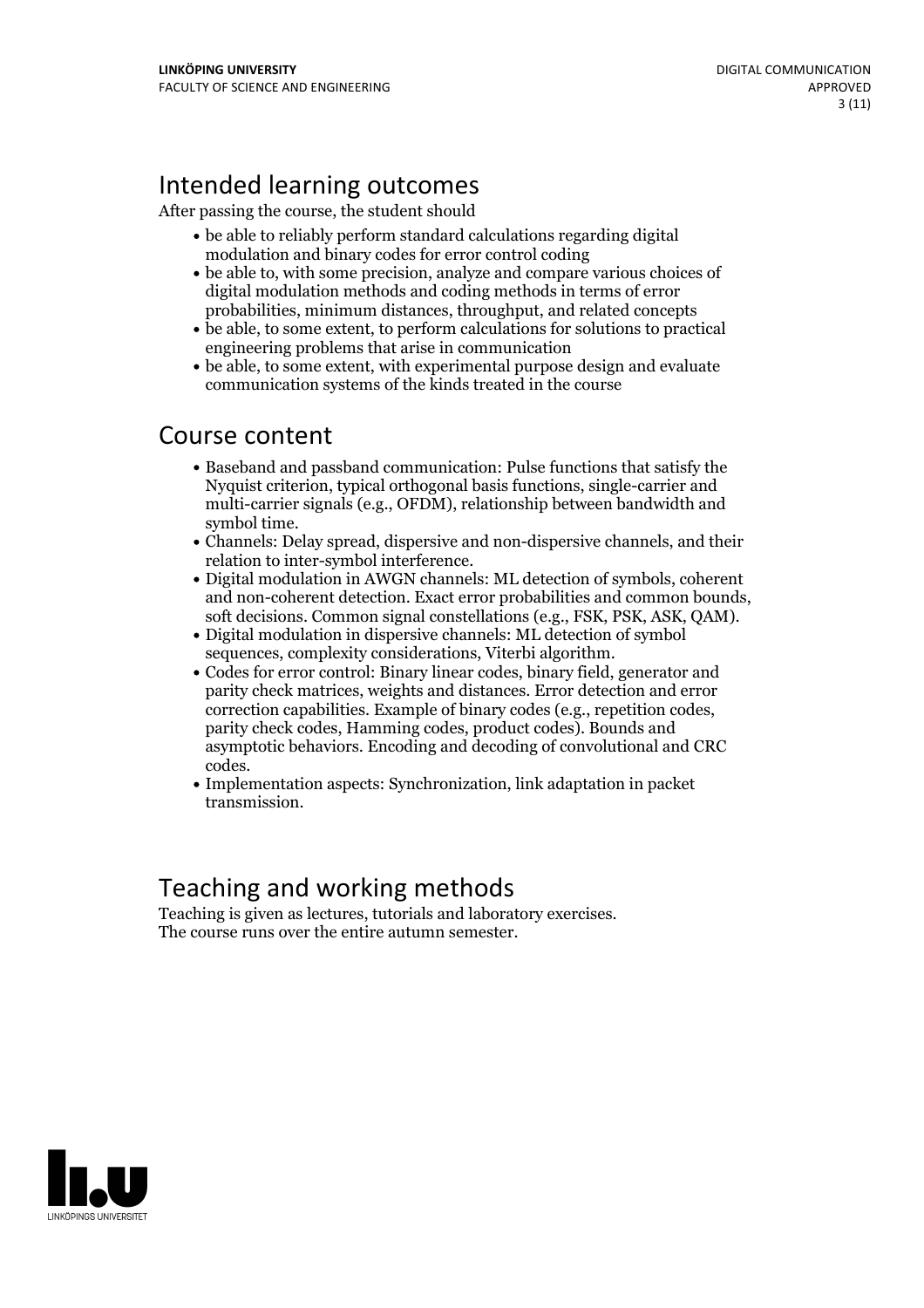### Examination

| TEN <sub>1</sub> | Written examination | 5 credits | U, 3, 4, 5 |
|------------------|---------------------|-----------|------------|
| LAB <sub>1</sub> | Laboratory work     | 1 credits | U.G        |

The exam (TEN1) consists of three parts:

- One introductory task that examines the course aims "be able to reliably perform standard calculations...". At least 1/2 of this task has to be solved
- 
- A question part, examining the learning outcome "be able to account for..."<br>• A problem part, examining the learning outcomes "be able to, with some precision,..." and "to some extent...".

The grade on the exam is based on the number of points obtained from the second and third part, provided that the first part is OK. The laboratory exercises (LAB1) examines the course aim

with experimental purpose...

### Grades

Four-grade scale, LiU, U, 3, 4, 5

### Course literature

Mikael Olofsson, Emil Björnson, "Introduction to Digital Communication" Institutionen för Systemteknik (ISY), Linköpings universitet, (with accompanying problem material).

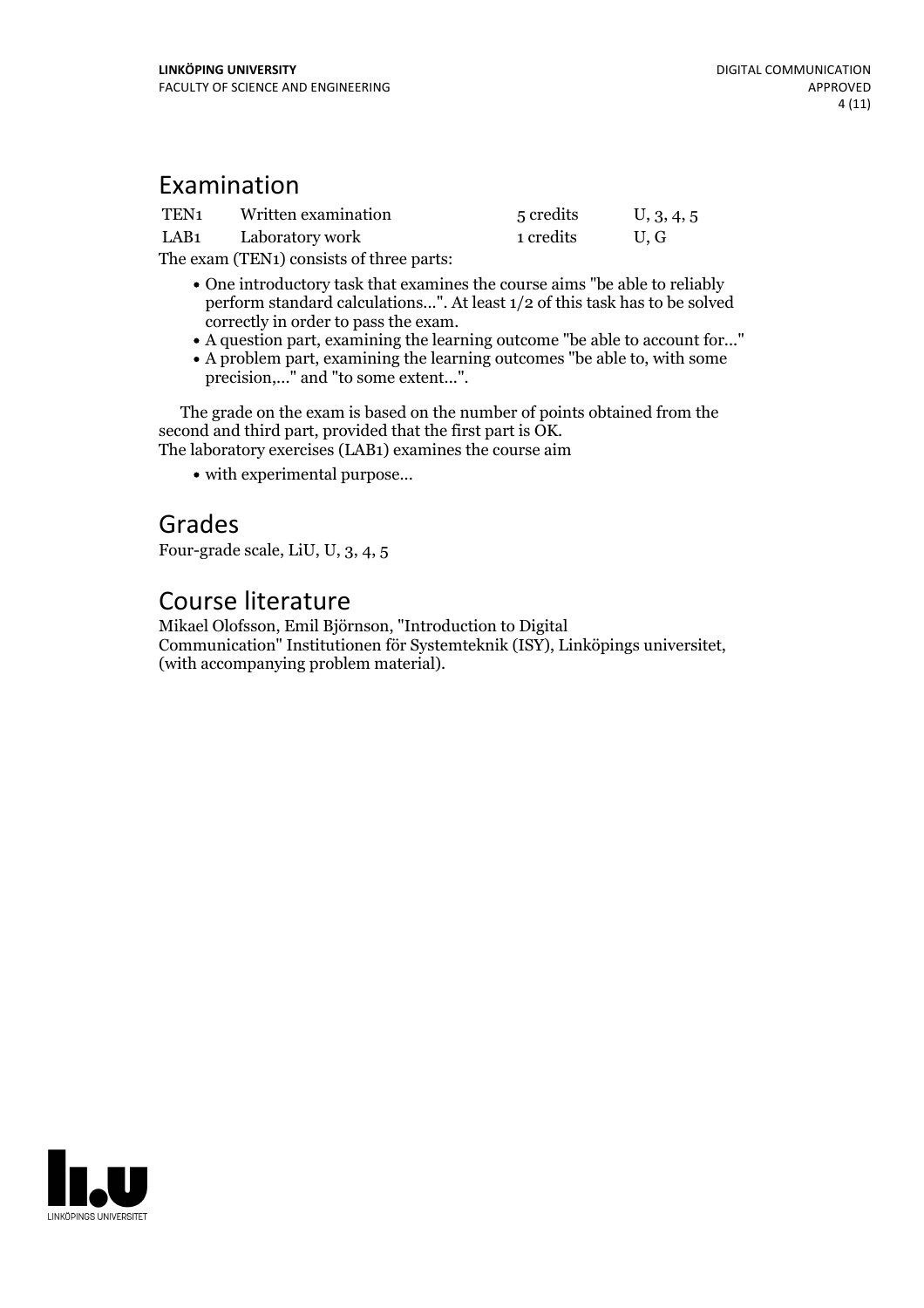### Other information

Supplementary courses: TSKS13 Wireless communications, TSKS14 Multiple antenna communications, TSKS15 Detection and estimation of signals, TSKS12 Modern channel coding, inference and learning.

#### **About teaching and examination language**

The teaching language is presented in the Overview tab for each course. The examination language relates to the teaching language as follows:

- If teaching language is Swedish, the course as a whole or in large parts, is taught in Swedish. Please note that although teaching language is Swedish, parts of the course could be given in English. Examination language is
- Swedish.<br>• If teaching language is Swedish/English, the course as a whole will be taught in English if students without prior knowledge of the Swedish language participate. Examination language is Swedish or English
- $\bullet$  If teaching language is English, the course as a whole is taught in English. Examination language is English.

#### **Other**

The course is conducted in a manner where both men's and women's

The planning and implementation of a course should correspond to the course syllabus. The course evaluation should therefore be conducted with the course syllabus as a starting point.

### Department

Institutionen för systemteknik

### Director of Studies or equivalent

Lasse Alfredsson

### Examiner

Emil Björnson

### Course website and other links

<http://www.commsys.isy.liu.se/en/student/kurser/TSKS01>

### Education components

Preliminary scheduled hours: 62 h Recommended self-study hours: 98 h

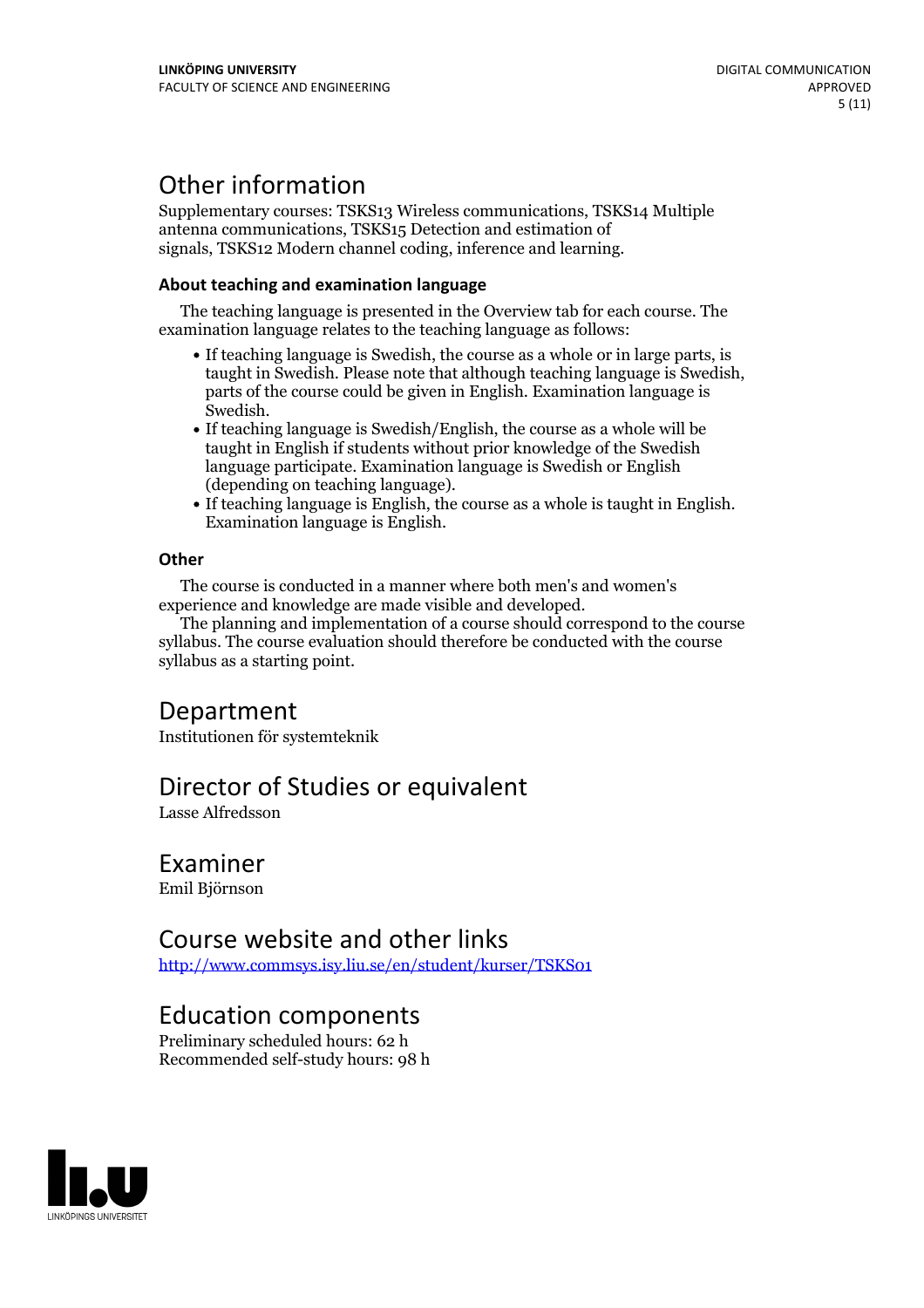### Course literature

#### **Books**

Mikael Olofsson, Emil Björnson, *Introduction to Digital Communication* Latest edition Institutionen för Systemteknik (ISY), Linköpings universitet, (with accompanying problem material)

#### **Compendia**

some extra material that will be handed out during the course.

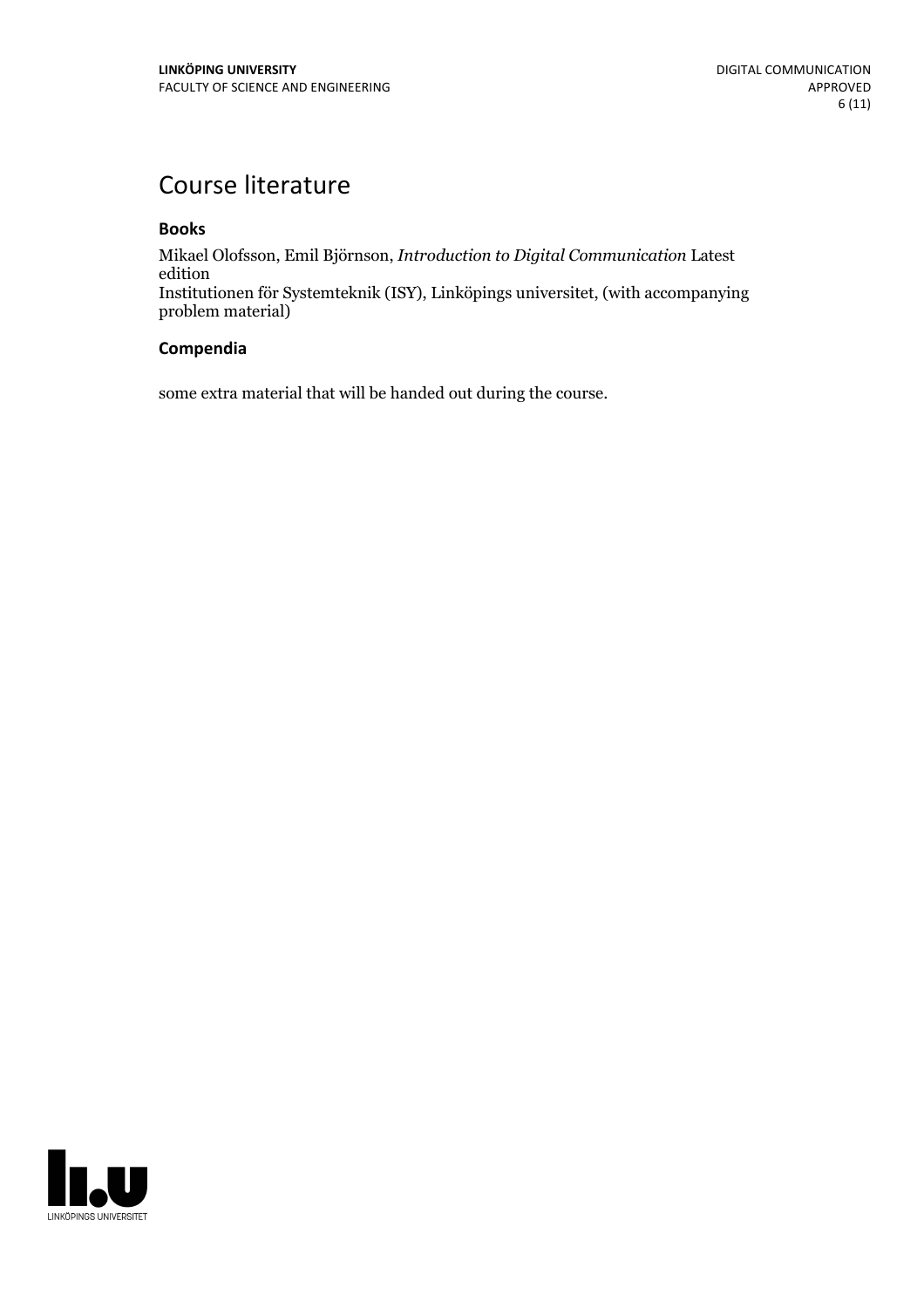### **Common rules**

#### **Course syllabus**

A syllabus must be established for each course. The syllabus specifies the aim and contents of the course, and the prior knowledge that a student must have in order to be able to benefit from the course.

#### **Timetabling**

Courses are timetabled after a decision has been made for this course concerning its assignment to a timetable module.

#### **Interrupting a course**

The vice-chancellor's decision concerning regulations for registration, deregistration and reporting results (Dnr LiU-2015-01241) states that interruptions in study are to be recorded in Ladok. Thus, all students who do not participate in a course for which they have registered must record the interruption, such that the registration on the course can be removed. Deregistration from <sup>a</sup> course is carried outusing <sup>a</sup> web-based form: https://www.lith.liu.se/for-studenter/kurskomplettering?l=en.

#### **Cancelled courses**

Courses with few participants (fewer than 10) may be cancelled or organised in a manner that differs from that stated in the course syllabus. The Dean is to deliberate and decide whether a course is to be cancelled or changed from the course syllabus.

#### **Guidelines relatingto examinations and examiners**

For details, see Guidelines for education and examination for first-cycle and second-cycle education at Linköping University, http://styrdokument.liu.se/Regelsamling/VisaBeslut/917592.

An examiner must be employed as a teacher at LiU according to the LiU Regulations for Appointments

(https://styrdokument.liu.se/Regelsamling/VisaBeslut/622784). For courses in second-cycle, the following teachers can be appointed as examiner: Professor (including Adjunct and Visiting Professor), Associate Professor (including Adjunct), Senior Lecturer (including Adjunct and Visiting Senior Lecturer), Research Fellow, or Postdoc. For courses in first-cycle, Assistant Lecturer (including Adjunct and Visiting Assistant Lecturer) can also be appointed as examiner in addition to those listed for second-cycle courses. In exceptional cases, a Part-time Lecturer can also be appointed as an examiner at both first- and second cycle, see Delegation of authority for the Board of Faculty of Science and Engineering.

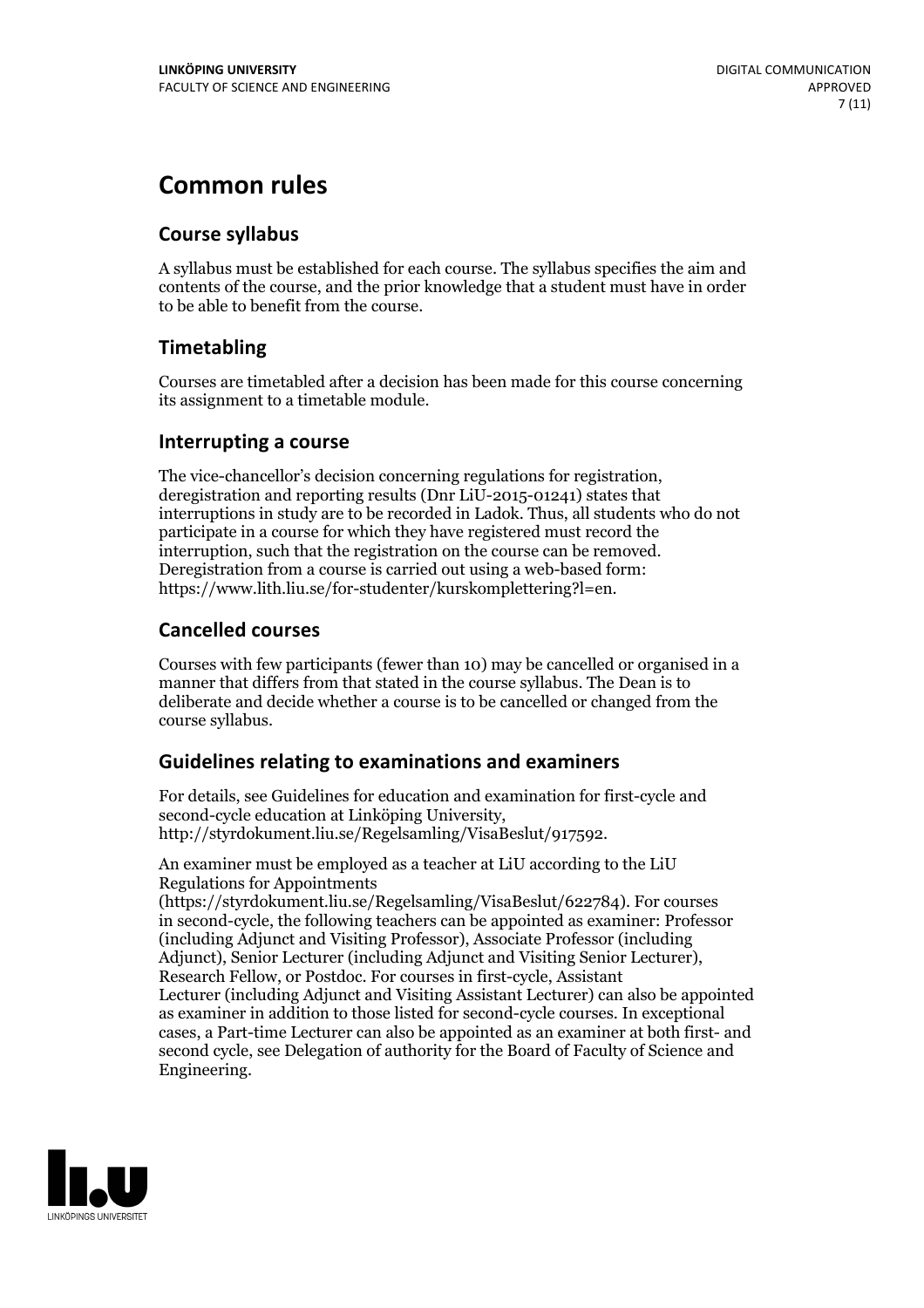#### **Forms of examination**

#### **Examination**

Written and oral examinations are held at least three times a year: once immediately after the end of the course, once in August, and once (usually) in one of the re-examination periods. Examinations held at other times are to follow a decision of the board of studies.

Principles for examination scheduling for courses that follow the study periods:

- courses given in VT1 are examined for the first time in March, with re-examination in June and August
- courses given in VT2 are examined for the first time in May, with re-examination in August and October
- courses given in HT1 are examined for the first time in October, with re-examination in January and August
- courses given in HT2 are examined for the first time in January, with re-examination in March and in August.

The examination schedule is based on the structure of timetable modules, but there may be deviations from this, mainly in the case of courses that are studied and examined for several programmes and in lower grades (i.e. 1 and 2).

Examinations for courses that the board of studies has decided are to be held in alternate years are held three times during the school year in which the course is given according to the principles stated above.

Examinations for courses that are cancelled orrescheduled such that they are not given in one or several years are held three times during the year that immediately follows the course, with examination scheduling that corresponds to the scheduling that was in force before the course was cancelled or rescheduled.

When a course is given for the last time, the regular examination and two re-<br>examinations will be offered. Thereafter, examinations are phased out by offering three examinations during the following academic year at the same times as the examinations in any substitute course. If there is no substitute course, three examinations will be offered during re-examination periods during the following academic year. Other examination times are decided by the board of studies. In all cases above, the examination is also offered one more time during the academic year after the following, unless the board of studies decides otherwise.

If a course is given during several periods of the year (for programmes, or on different occasions for different programmes) the board or boards of studies determine together the scheduling and frequency of re-examination occasions.

#### **Registration for examination**

In order to take an examination, a student must register in advance at the Student Portal during the registration period, which opens 30 days before the date of the examination and closes 10 days before it. Candidates are informed of the location of the examination by email, four days in advance. Students who have not

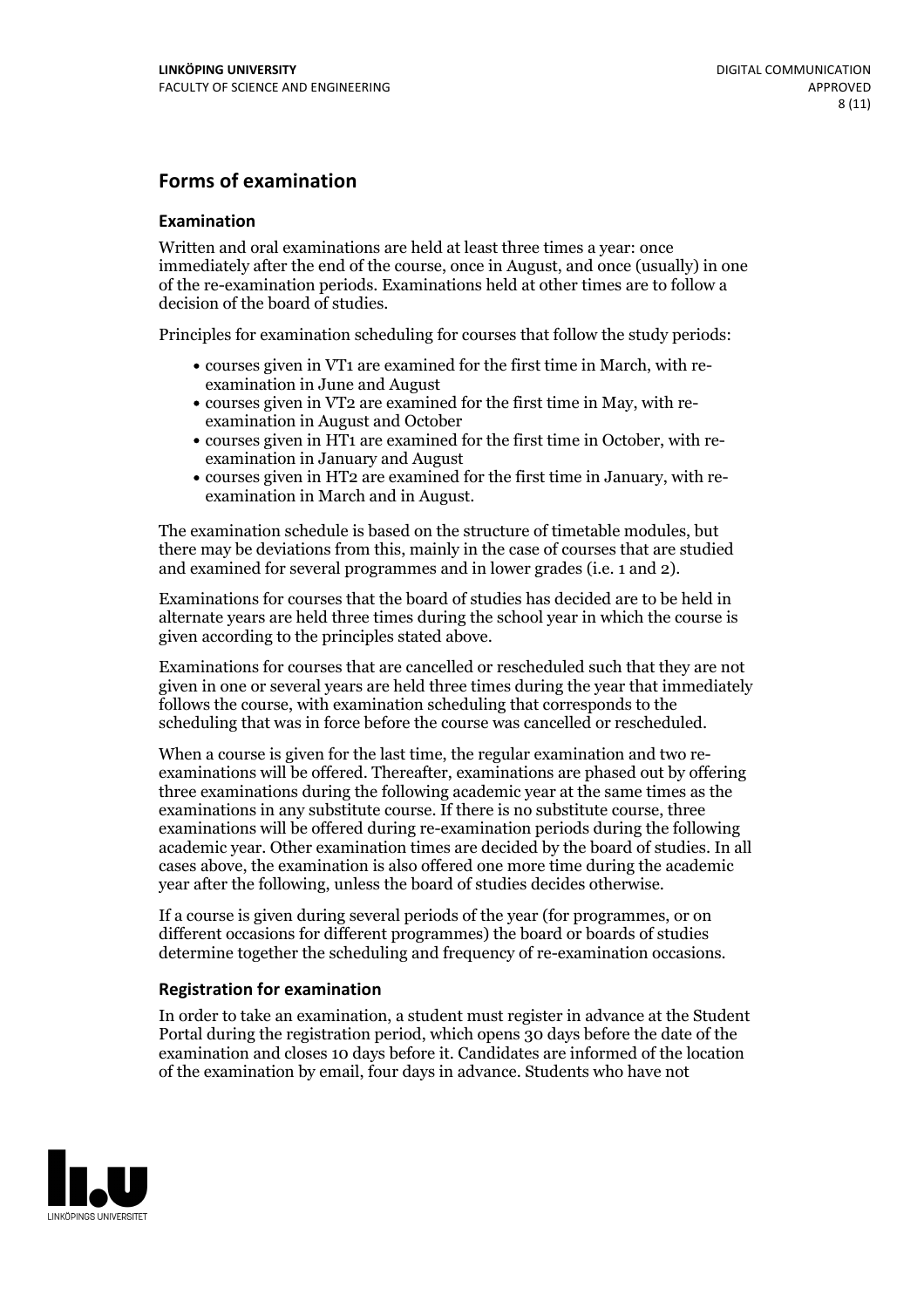registered for an examination run the risk of being refused admittance to the examination, if space is not available.

Symbols used in the examination registration system:

\*\* denotes that the examination is being given for the penultimate time.

\* denotes that the examination is being given for the last time.

#### **Code of conduct for students during examinations**

Details are given in a decision in the university's rule book: http://styrdokument.liu.se/Regelsamling/VisaBeslut/622682.

#### **Retakes for higher grade**

Students at the Institute of Technology at LiU have the right to retake written examinations and computer-based examinations in an attempt to achieve a higher grade. This is valid for all examination components with code "TEN" and "DAT". The same right may not be exercised for other examination components, unless otherwise specified in the course syllabus.

A retake is not possible on courses that are included in an issued degree diploma.

#### **Retakes of other forms of examination**

Regulations concerning retakes of other forms of examination than written examinations and computer-based examinations are given in the LiU guidelines

http://styrdokument.liu.se/Regelsamling/VisaBeslut/917592.

#### **Plagiarism**

For examinations that involve the writing of reports, in cases in which it can be assumed that the student has had access to other sources (such as during project work, writing essays, etc.), the material submitted must be prepared in accordance with principles for acceptable practice when referring to sources (references or quotations for which the source is specified) when the text, images, ideas, data,  $\vec{e}$  etc. of other people are used. It is also to be made clear whether the author has reused his or her own text, images, ideas, data, etc. from previous examinations, such as degree projects, project reports, etc. (this is sometimes known as "self- plagiarism").

A failure to specify such sources may be regarded as attempted deception during examination.

#### **Attempts to cheat**

In the event of <sup>a</sup> suspected attempt by <sup>a</sup> student to cheat during an examination, or when study performance is to be assessed as specified in Chapter <sup>10</sup> of the Higher Education Ordinance, the examiner is to report this to the disciplinary board of the university. Possible consequences for the student are suspension from study and a formal warning. More information is available at https://www.student.liu.se/studenttjanster/lagar-regler-rattigheter?l=en.

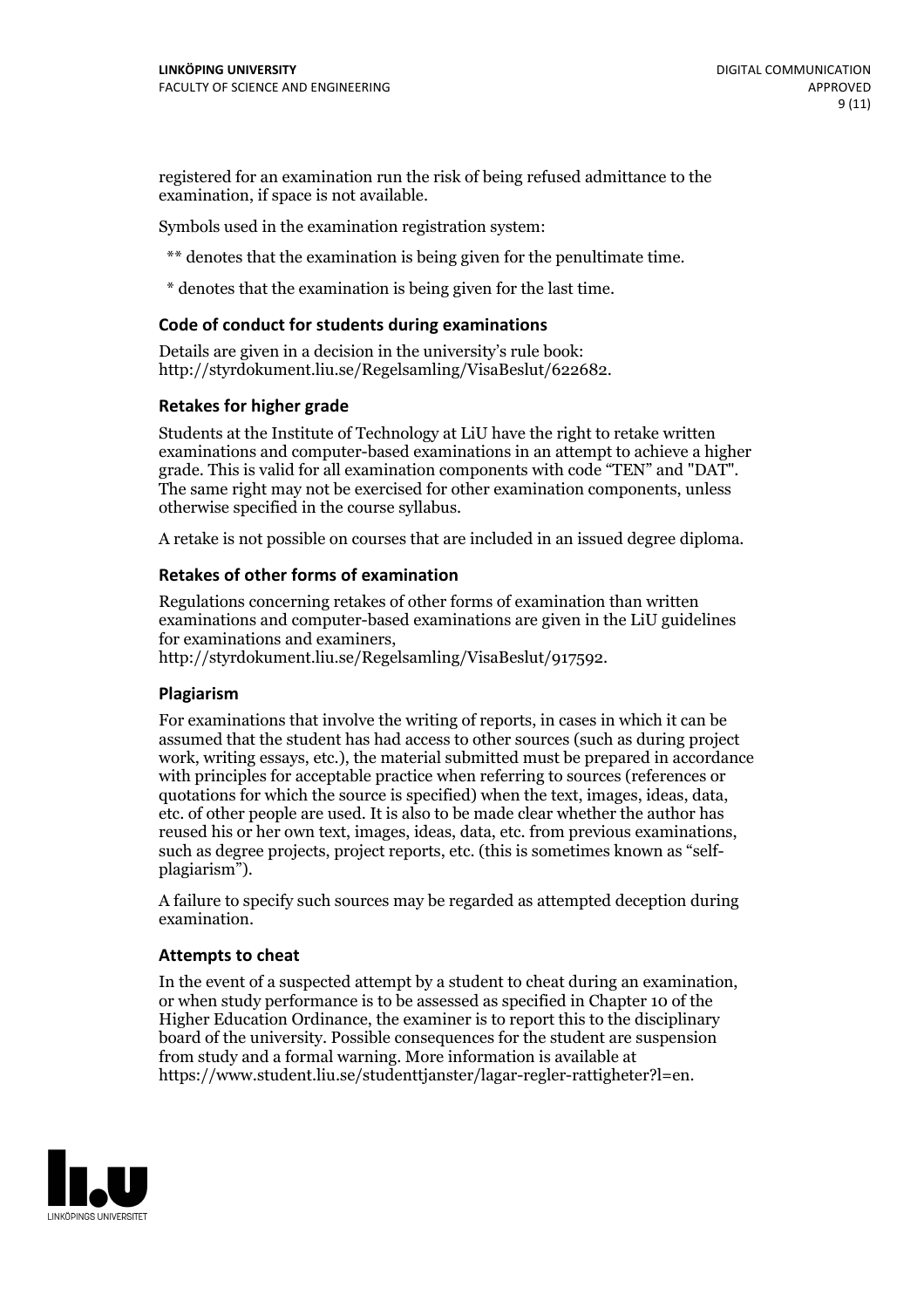#### **Grades**

The grades that are preferably to be used are Fail (U), Pass (3), Pass not without distinction  $(4)$  and Pass with distinction  $(5)$ .

- 1. Grades U, 3, 4, 5 are to be awarded for courses that have written
- examinations. 2. Grades Fail (U) and Pass (G) may be awarded for courses with <sup>a</sup> large degree of practical components such as laboratory work, project work and group work. 3. Grades Fail (U) and Pass (G) are to be used for degree projects and other
- independent work.

#### **Examination components**

- 
- 1. Grades U, 3, 4, <sup>5</sup> are to be awarded for written examinations (TEN). 2. Examination components for which the grades Fail (U) and Pass (G) may be awarded are laboratory work (LAB), project work (PRA), preparatory written examination (KTR), oral examination (MUN), computer-based
- examination (DAT), home assignment (HEM), and assignment (UPG). 3. Students receive grades either Fail (U) or Pass (G) for other examination components in which the examination criteria are satisfied principally through active attendance such as other examination (ANN), tutorial group (BAS) or examination item (MOM). 4. Grades Fail (U) and Pass (G) are to be used for the examination
- components Opposition (OPPO) and Attendance at thesis presentation (AUSK) (i.e. part of the degree project).

For mandatory components, the following applies: If special circumstances prevail, and if it is possible with consideration of the nature of the compulsory component, the examiner may decide to replace the compulsory component with another equivalent component. (In accordance with the LiU Guidelines for education and examination for first-cycle and second-cycle education at Linköping University, http://styrdokument.liu.se/Regelsamling/VisaBeslut/917592).

For written examinations, the following applies: If the LiU coordinator for students with disabilities has granted a student the right to an adapted examination for a written examination in an examination hall, the student has the right to it. If the coordinator has instead recommended for the student an adapted examination or alternative form of examination, the examiner may grant this if the examiner assesses that it is possible, based on consideration of the course objectives. (In accordance with the LiU Guidelines for education and examination for first-cycle and second-cycle education at Linköping University, http://styrdokument.liu.se/Regelsamling/VisaBeslut/917592).

The examination results for a student are reported at the relevant department.

### **Regulations (applyto LiU in its entirety)**

The university is a government agency whose operations are regulated by